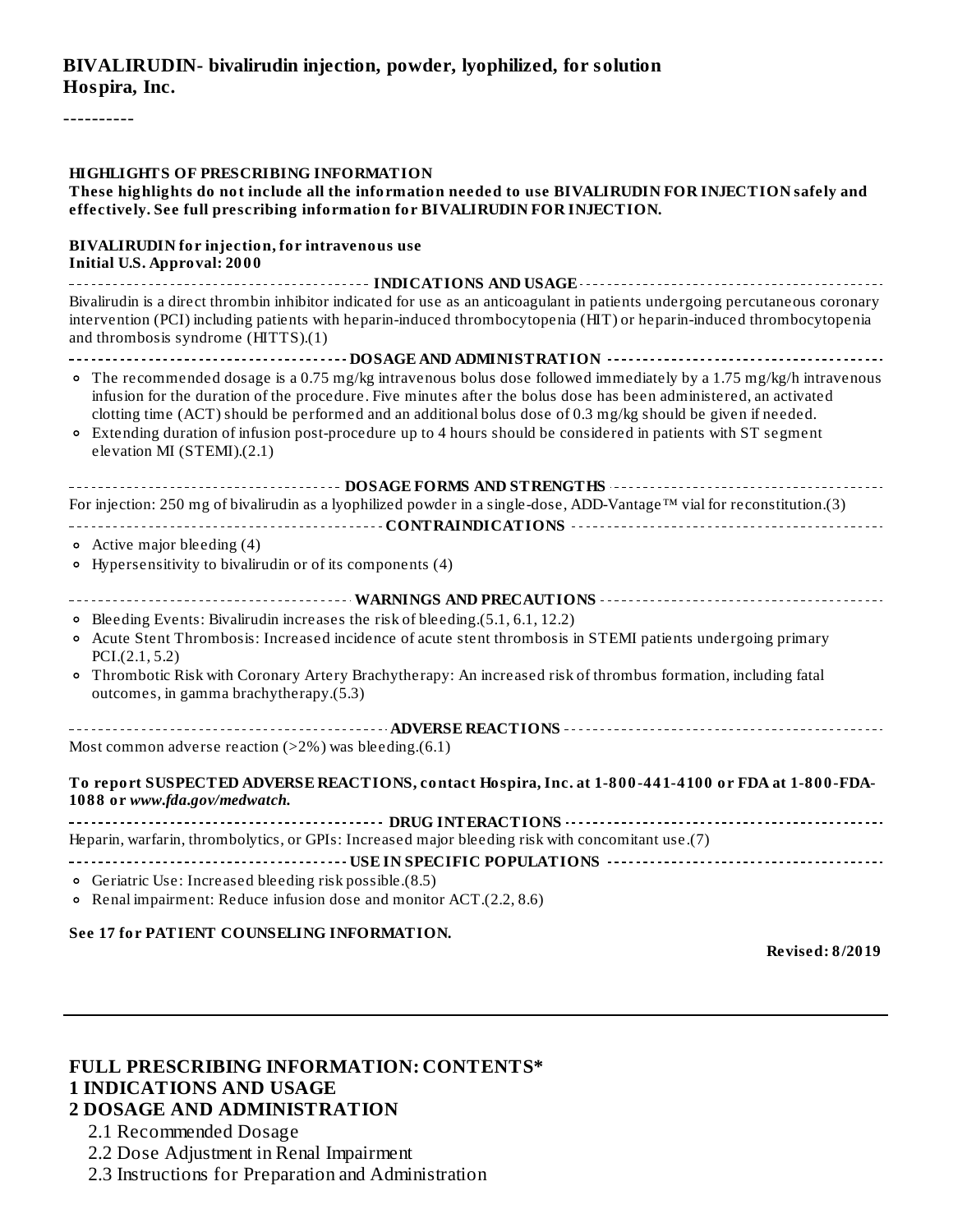2.4 Storage after Reconstitution **3 DOSAGE FORMS AND STRENGTHS 4 CONTRAINDICATIONS 5 WARNINGS AND PRECAUTIONS** 5.1 Bleeding Events 5.2 Acute Stent Thrombosis in Patients with STEMI Undergoing PCI 5.3 Thrombotic Risk with Coronary Artery Brachytherapy **6 ADVERSE REACTIONS** 6.1 Clinical Trials Experience 6.2 Immunogenicity 6.3 Postmarketing Experience **7 DRUG INTERACTIONS 8 USE IN SPECIFIC POPULATIONS** 8.1 Pregnancy 8.2 Lactation 8.4 Pediatric Use 8.5 Geriatric Use 8.6 Renal Impairment **10 OVERDOSAGE 11 DESCRIPTION 12 CLINICAL PHARMACOLOGY** 12.1 Mechanism of Action 12.2 Pharmacodynamics 12.3 Pharmacokinetics **13 NONCLINICAL TOXICOLOGY** 13.1 Carcinogenesis, Mutagenesis, Impairment of Fertility **14 CLINICAL STUDIES 16 HOW SUPPLIED/STORAGE AND HANDLING** 16.1 How Supplied 16.2 Storage

#### **17 PATIENT COUNSELING INFORMATION**

\* Sections or subsections omitted from the full prescribing information are not listed.

#### **FULL PRESCRIBING INFORMATION**

#### **1 INDICATIONS AND USAGE**

Bivalirudin is indicated for use as an anticoagulant for use in patients undergoing percutaneous coronary intervention (PCI) including patients with heparin-induced thrombocytopenia and heparininduced thrombocytopenia and thrombosis syndrome.

#### **2 DOSAGE AND ADMINISTRATION**

#### **2.1 Recommended Dosage**

Bivalirudin has been studied only in patients receiving concomitant aspirin.

The recommended dose of bivalirudin is an intravenous bolus dose of 0.75 mg/kg, followed immediately by an infusion of 1.75 mg/kg/h for the duration of the procedure. Five minutes after the bolus dose has been administered, an activated clotting time (ACT) should be performed and an additional bolus of 0.3 mg/kg should be given if needed.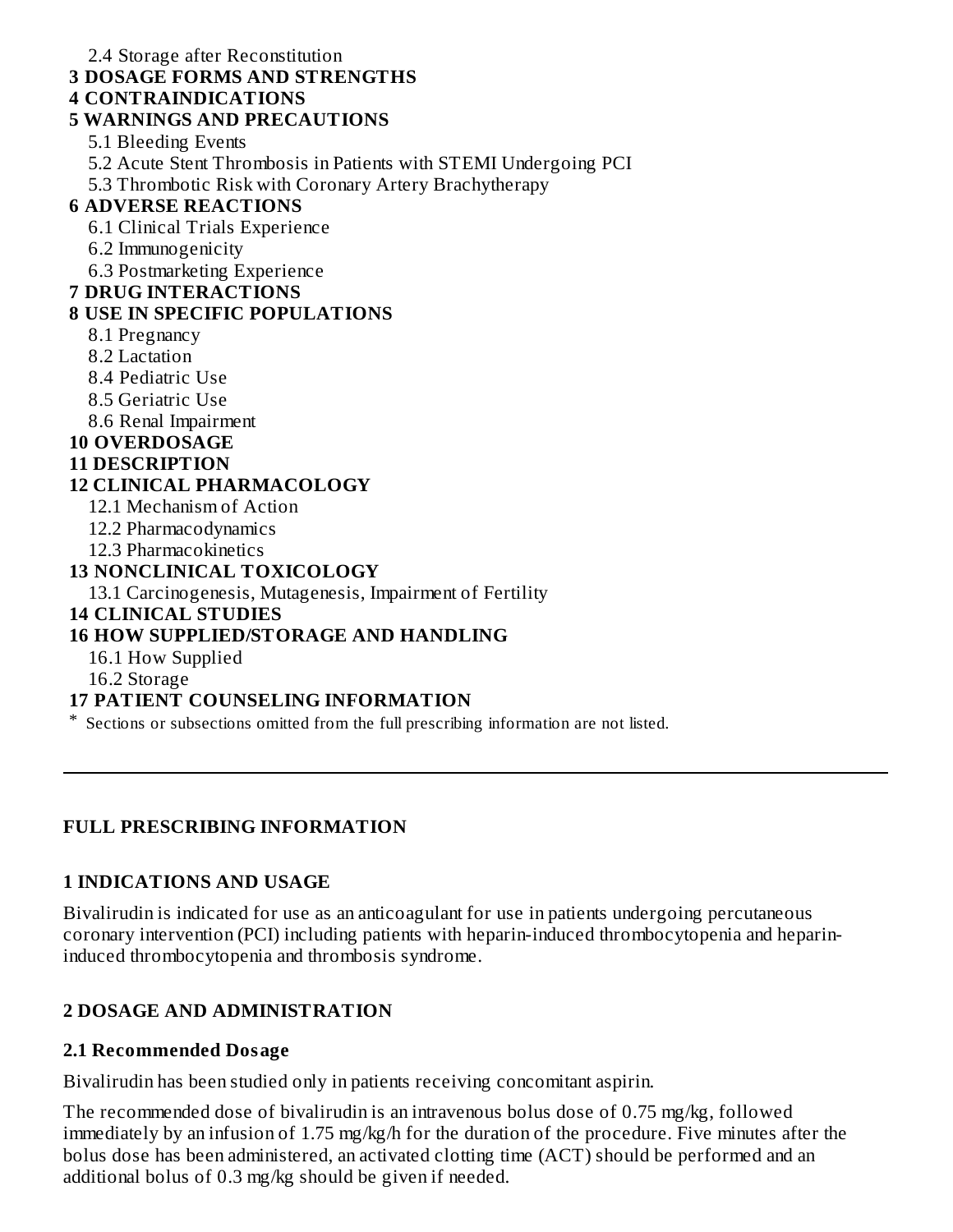Extended duration of infusion following PCI at 1.75 mg/kg/h for up to 4 hours post-procedure should be considered in patients with ST segment elevation MI (STEMI).

## **2.2 Dos e Adjustment in Renal Impairment**

*Bolus Dose*

No reduction in the bolus dose is needed for any degree of renal impairment.

*Maintenance Infusion*

In patients with creatinine clearance less than 30 mL/min (by Cockcroft Gault equation), reduce the infusion rate to 1 mg/kg/h. Monitor anticoagulant status in patients with renal impairment.

In patients on hemodialysis, reduce the infusion rate to *0.25 mg/kg/h [see Use in Specific Populations (8.6), Clinical Pharmacology (12.3)].*

## **2.3 Instructions for Preparation and Administration**

Bivalirudin is intended for intravenous bolus injection and continuous infusion after reconstitution and dilution.

Preparation Instructions for Bolus Injection and Continuous Infusion

Bivalirudin for Injection ADD-Vantage™ vials must be diluted prior to IV administration with the ADD-Vantage™ diluent container (see Instructions for Use). The ADD-Vantage™ vial should be joined with a 50 mL ADD-Vantage™ flexible diluent container (5% Dextrose Injection or 0.9% Sodium Chloride Injection) to yield a final concentration of 5 mg/mL. The dose to be administered is adjusted according to the patient's weight (see Table 1).

| Weight<br>(kg) |                                      | Using $5 \text{ mg/mL}$<br>Concentration    |  |  |
|----------------|--------------------------------------|---------------------------------------------|--|--|
|                | <b>Bolus</b><br>$0.75$ mg/kg<br>(mL) | <b>Infusion</b><br>$1.75$ mg/kg/h<br>(mL/h) |  |  |
| 43 to 47       | 7                                    | 16                                          |  |  |
| 48 to 52       | 7.5                                  | 17.5                                        |  |  |
| 53 to 57       | 8                                    | 19                                          |  |  |
| 58 to 62       | 9                                    | 21                                          |  |  |
| 63 to 67       | 10                                   | 23                                          |  |  |
| 68 to 72       | 10.5                                 | 24.5                                        |  |  |
| 73 to 77       | 11                                   | 26                                          |  |  |
| 78 to 82       | 12                                   | 28                                          |  |  |
| 83 to 87       | 13                                   | 30                                          |  |  |
| 88 to 92       | 13.5                                 | 31.5                                        |  |  |
| 93 to 97       | 14                                   | 33                                          |  |  |
| 98 to 102      | 15                                   | 35                                          |  |  |
| 103 to 107     | 16                                   | 37                                          |  |  |
| 108 to 112     | 16.5                                 | 38.5                                        |  |  |
| 113 to 117     | 17                                   | 40                                          |  |  |
| 118 to 122     | 18                                   | 42                                          |  |  |
| 123 to 127     | 19                                   | 44                                          |  |  |
| 128 to 132     | 19.5                                 | 45.5                                        |  |  |

## **Table 1. Dosing Table**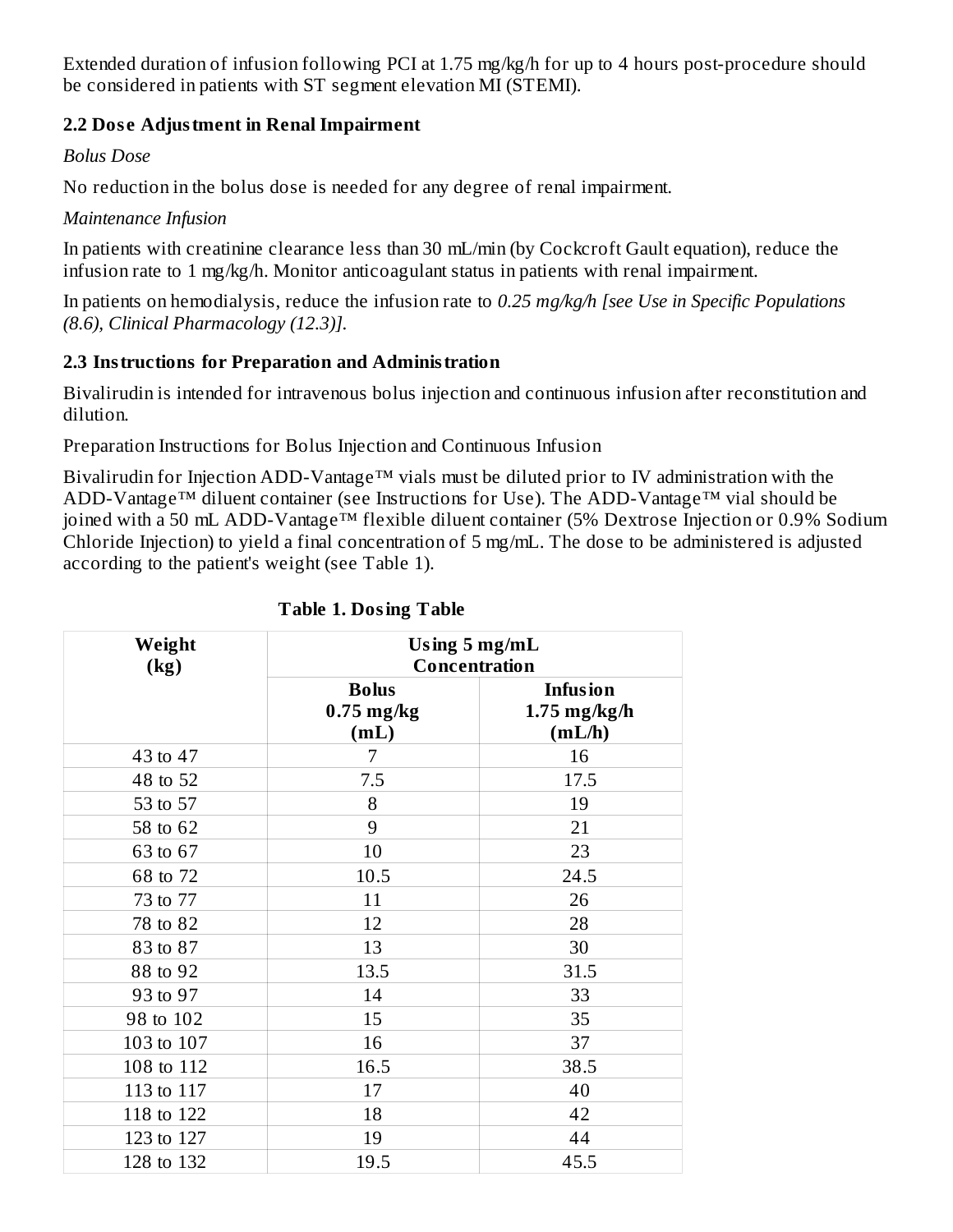| 133 to 137 |    |
|------------|----|
| 138 to 142 | 49 |
| 143 to 147 | 51 |
| 148 to 152 |    |

#### Drug Compatibilities

No incompatibilities have been observed with glass bottles or polyvinyl chloride bags and administration sets.

Do not administer the drugs listed in Table 2 in the same intravenous line with bivalirudin.

#### **Table 2. Drugs Not for Administration in the Same Intravenous Line with Bivalirudin**

| Alteplase                  |
|----------------------------|
| Amiodarone HCl             |
| Amphotericin B             |
| Chlorpromazine HCl         |
| Diazepam                   |
| Dobutamine                 |
| Prochlorperazine Edisylate |
| Reteplase                  |
| Streptokinase              |
| Vancomycin HCl             |

Parenteral drug products should be inspected visually for particulate matter and discoloration prior to administration. Preparations of bivalirudin containing particulate matter should not be used. Reconstituted material will be a clear to slightly opalescent, colorless to slightly yellow solution.

## **Instructions for Us e**

## **Thes e instructions for us e should be made available to the individuals who perform the reconstitution steps.**

## **To Open:**

Peel overwrap at corner and remove solution container. Some opacity of the plastic due to moisture absorption during the sterilization process may be observed. This is normal and does not affect the solution quality or safety. The opacity will diminish gradually.

## **To Ass emble Vial and Flexible Diluent Container:**

## **(Us e As eptic Technique)**

- 1. Remove the protective covers from the top of the vial and the vial port on the diluent container as follows:
	- a. To remove the breakaway vial cap, swing the pull ring over the top of the vial and pull down far enough to start the opening (See Figure 1.), then pull straight up to remove the cap. (See Figure 2.)

**NOTE:** Once the breakaway cap has been removed, do not access vial with syringe.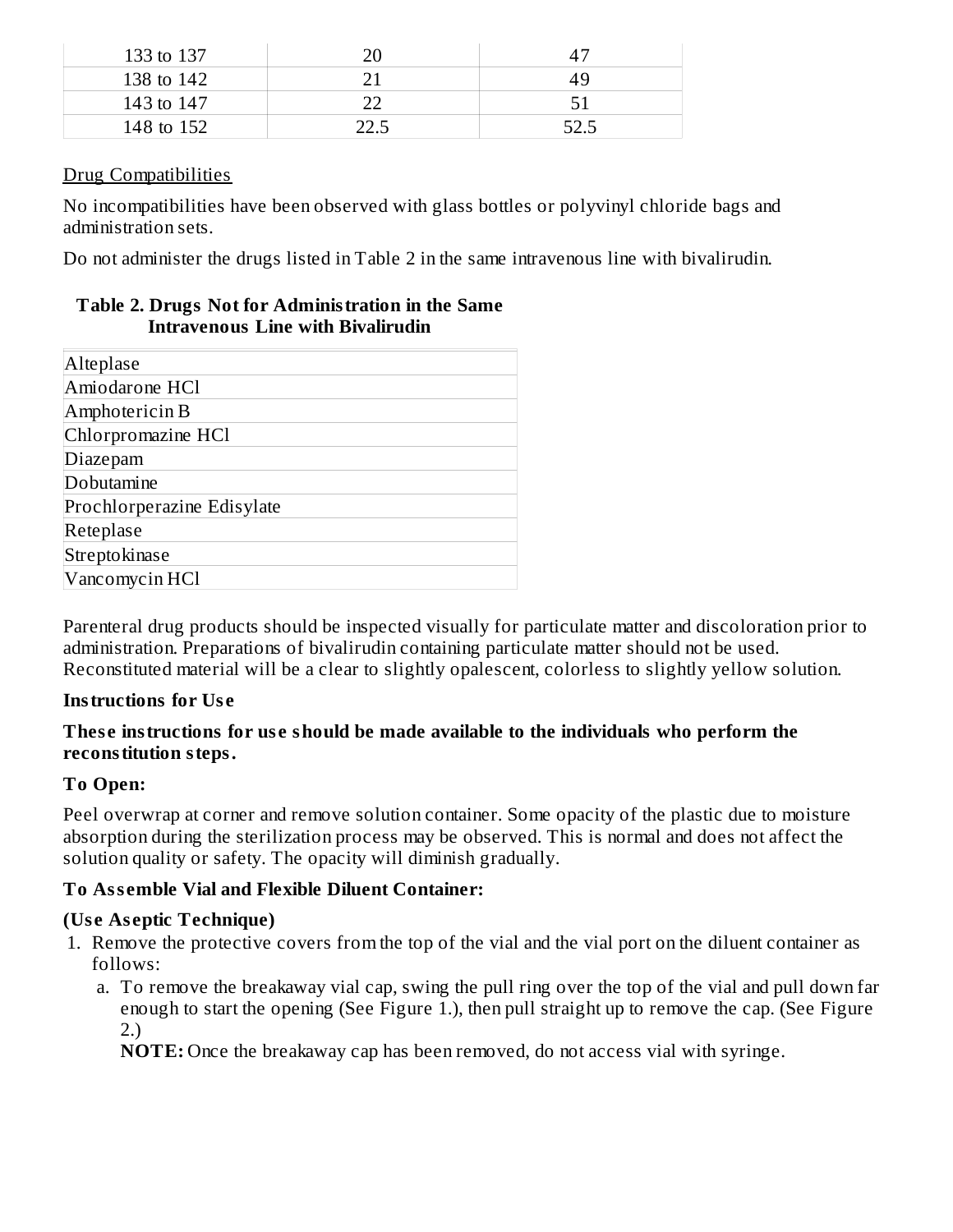



- b. To remove the vial port cover, grasp the tab on the pull ring, pull up to break the three tie strings, then pull back to remove the cover. (See Figure 3.)
- 2. Screw the vial into the vial port until it will go no further. THE VIAL MUST BE SCREWED IN TIGHTLY TO ASSURE A SEAL. This occurs approximately 1/2 turn (180°) after the first audible click. (See Figure 4.) The clicking sound does not assure a seal; the vial must be turned as far as it will go.
	- **NOTE:** Once vial is seated, do not attempt to remove. (See Figure 4.)
- 3. Recheck the vial to assure that it is tight by trying to turn it further in the direction of assembly.
- 4. Label appropriately.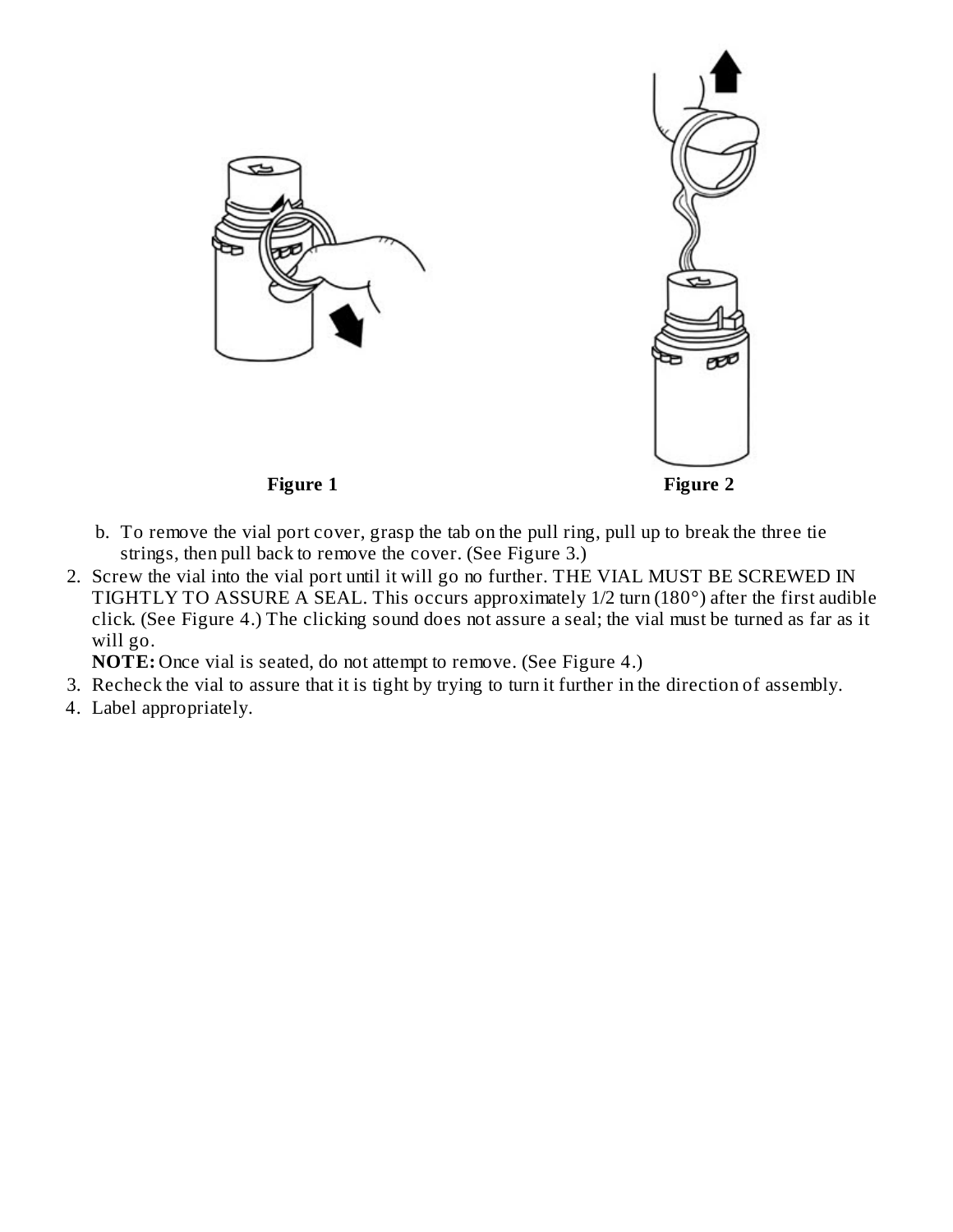

## **To Reconstitute the Drug:**

- 1. Squeeze the bottom of the diluent container gently to inflate the portion of the container surrounding the end of the drug vial.
- 2. With the other hand, push the drug vial down into the container telescoping the walls of the container. Grasp the inner cap of the vial through the walls of the container. (See Figure 5.)
- $3.$  Pull the inner cap from the drug vial. (See Figure 6.) Verify that the rubber stopper has been **pulled out, allowing the drug and diluent to mix.**
- 4. Mix container contents thoroughly and use within the specified time.
- 5. Look through the bottom of the vial to verify that the stopper has been removed and complete mixing has occurred. (See Figure 7.)

If the rubber stopper is not removed from the vial and medication is not released on the first attempt, the inner cap may be manipulated back into the rubber stopper without removing the drug vial from the diluent container. Repeat steps 3 through 5.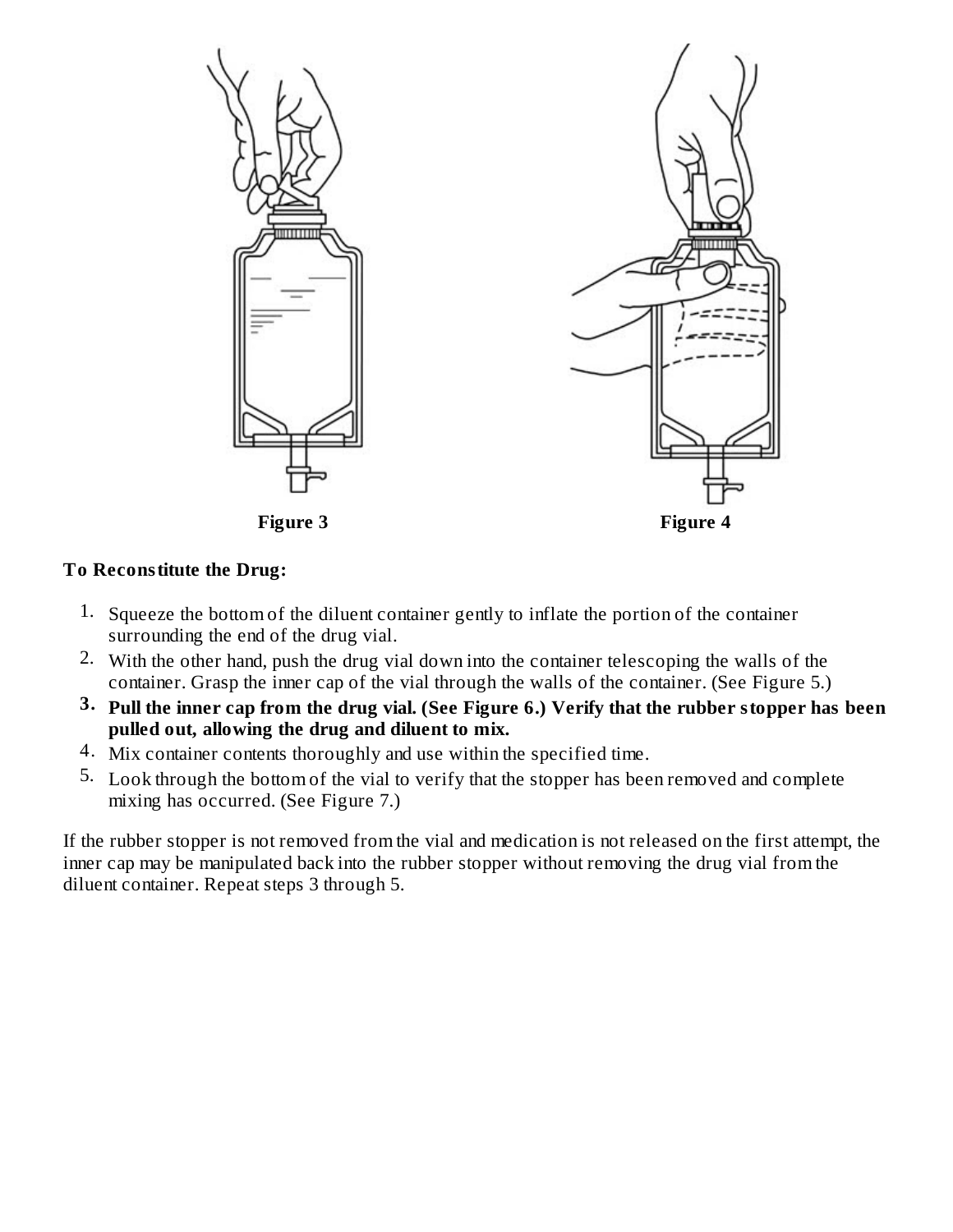

#### **Preparation for Administration:**

#### **(Us e As eptic Technique)**

- 1. Confirm the activation and admixture of vial contents.
- 2. Check for leaks by squeezing container firmly. If leaks are found, discard unit as sterility may be impaired.
- 3. Close flow control clamp of administration set.
- 4. Remove cover from outlet port at bottom of container.
- 5. Insert piercing pin of administration set into port with a twisting motion until the pin is firmly seated. **NOTE:** See full directions on administration set carton.
- 6. Lift the free end of the hanger loop on the bottom of the vial, breaking the two tie strings. Bend the loop outward to lock it in the upright position, then suspend container from hanger.
- 7. Squeeze and release drip chamber to establish proper fluid level in chamber.
- 8. Open flow control clamp and clear air from set. Close clamp.
- 9. Attach set to venipuncture device. If device is not indwelling, prime and make venipuncture.
- 10. Regulate rate of administration with flow control clamp.

#### **2.4 Storage after Reconstitution**

Do not freeze reconstituted or diluted bivalirudin. Reconstituted material may be stored at 2 to 8°C for up to 24 hours. Diluted bivalirudin with a concentration of between 0.5 mg/mL and 5 mg/mL is stable at room temperature for up to 24 hours. Discard any unused portion of reconstituted solution remaining in the vial.

#### **3 DOSAGE FORMS AND STRENGTHS**

For injection: 250 mg of bivalirudin as a lyophilized powder in a single-dose, ADD-Vantage™ vial for reconstitution. Each vial contains 250 mg of bivalirudin equivalent to an average of 275 mg bivalirudin trifluoroacetate $^1\!\!$ .

 $1$  The range of bivalirudin trifluoroacetate is 270 to 280 mg based on a range of trifluoroacetic acid composition of 1.7 *to 2.6 equivalents.*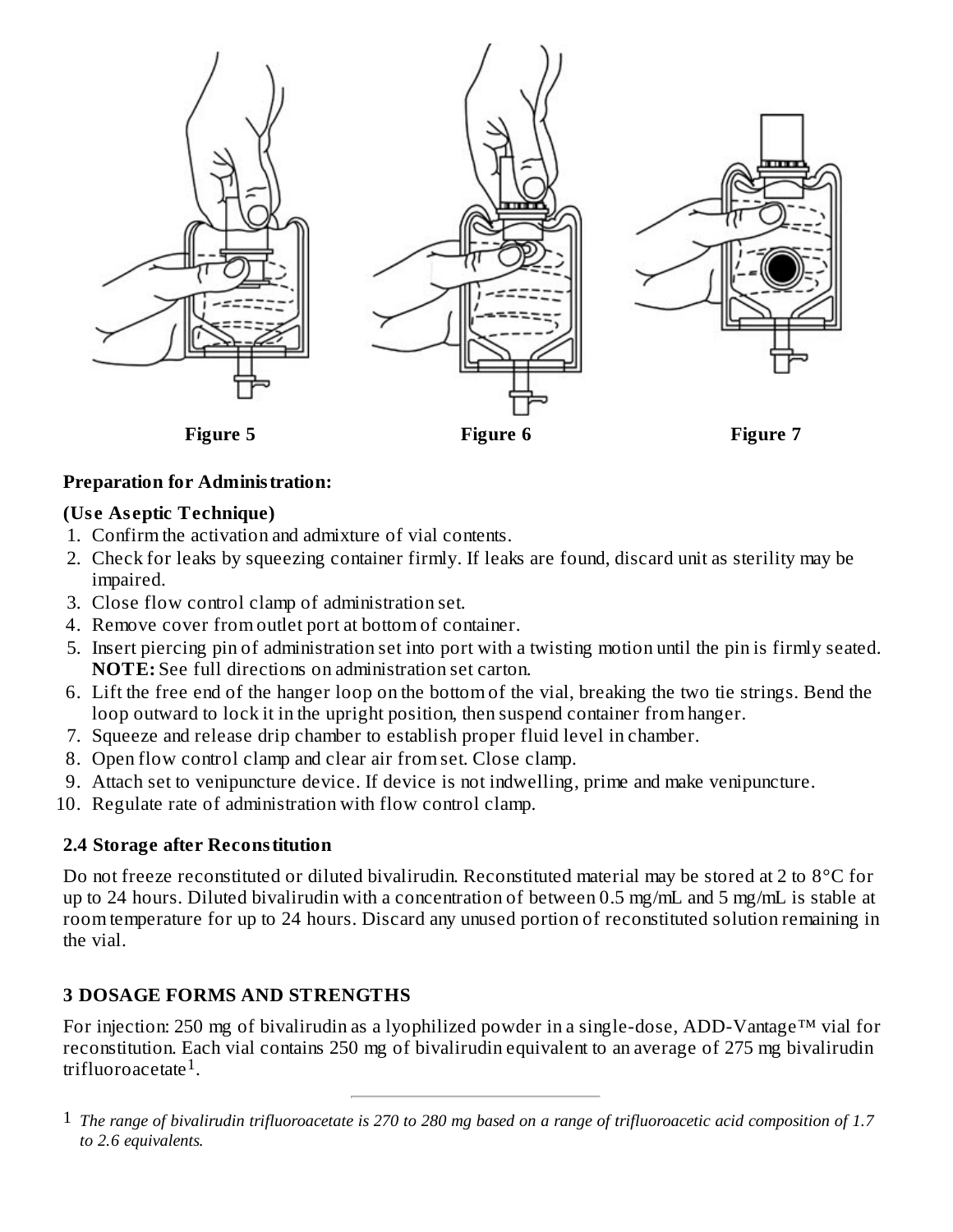## **4 CONTRAINDICATIONS**

Bivalirudin is contraindicated in patients with:

- Active major bleeding;
- Hypersensitivity (e.g., anaphylaxis) to bivalirudin or its components *[see Adverse Reactions (6.3)].*

## **5 WARNINGS AND PRECAUTIONS**

## **5.1 Bleeding Events**

Bivalirudin increases the risk of bleeding *[see Adverse Reactions (6.1)]*. An unexplained fall in blood pressure or hematocrit should lead to serious consideration of a hemorrhagic event and cessation of bivalirudin administration. Monitor patients receiving bivalirudin for signs and symptoms of bleeding. Monitor patients with disease states associated with an increased risk of bleeding more frequently for bleeding.

## **5.2 Acute Stent Thrombosis in Patients with STEMI Undergoing PCI**

Acute stent thrombosis (AST) (<4 hours) has been observed at a greater frequency in bivalirudin treated patients (1.2%, 36/2,889) compared to heparin treated patients (0.2%, 6/2,911) with STEMI undergoing primary PCI. Among patients who experienced an AST, one fatality (0.03%) occurred in a bivalirudin treated patient and one fatality (0.03%) in a heparin treated patient. These patients have been managed by Target Vessel Revascularization (TVR). Patients should remain for at least 24 hours in a facility capable of managing ischemic complications and should be carefully monitored following primary PCI for signs and symptoms consistent with myocardial ischemia.

## **5.3 Thrombotic Risk with Coronary Artery Brachytherapy**

An increased risk of thrombus formation, including fatal outcomes, has been associated with the use of bivalirudin in gamma brachytherapy.

If a decision is made to use bivalirudin during brachytherapy procedures, maintain meticulous catheter technique, with frequent aspiration and flushing, paying special attention to minimizing conditions of stasis within the catheter or vessels *[see Adverse Reactions (6.1)].*

## **6 ADVERSE REACTIONS**

## **6.1 Clinical Trials Experience**

Because clinical trials are conducted under widely varying conditions, adverse reaction rates observed in the clinical trials of a drug cannot be directly compared to rates in the clinical trials of another drug and may not reflect the rates observed in practice.

In the BAT trials, 79 of the 2,161 (3.7%) patients undergoing PCI for treatment of unstable angina and randomized to bivalirudin experienced major bleeding events which consisted of: intracranial bleeding, retroperitoneal bleeding, and clinically overt bleeding with a decrease in hemoglobin >3 g/dL or leading to a transfusion of >2 units of blood.

## **6.2 Immunogenicity**

As with all peptides, there is potential for immunogenicity. The detection of antibody formation is highly dependent on the sensitivity and specificity of the assay. Additionally, the observed incidence of antibody (including neutralizing antibody) positivity in an assay may be influenced by several factors including assay methodology, sample handling, timing of sample collection, concomitant medications, and underlying disease. For these reasons, comparison of the incidence of antibodies to bivalirudin in the studies described below with the incidence of antibodies in other studies or to other products may be misleading.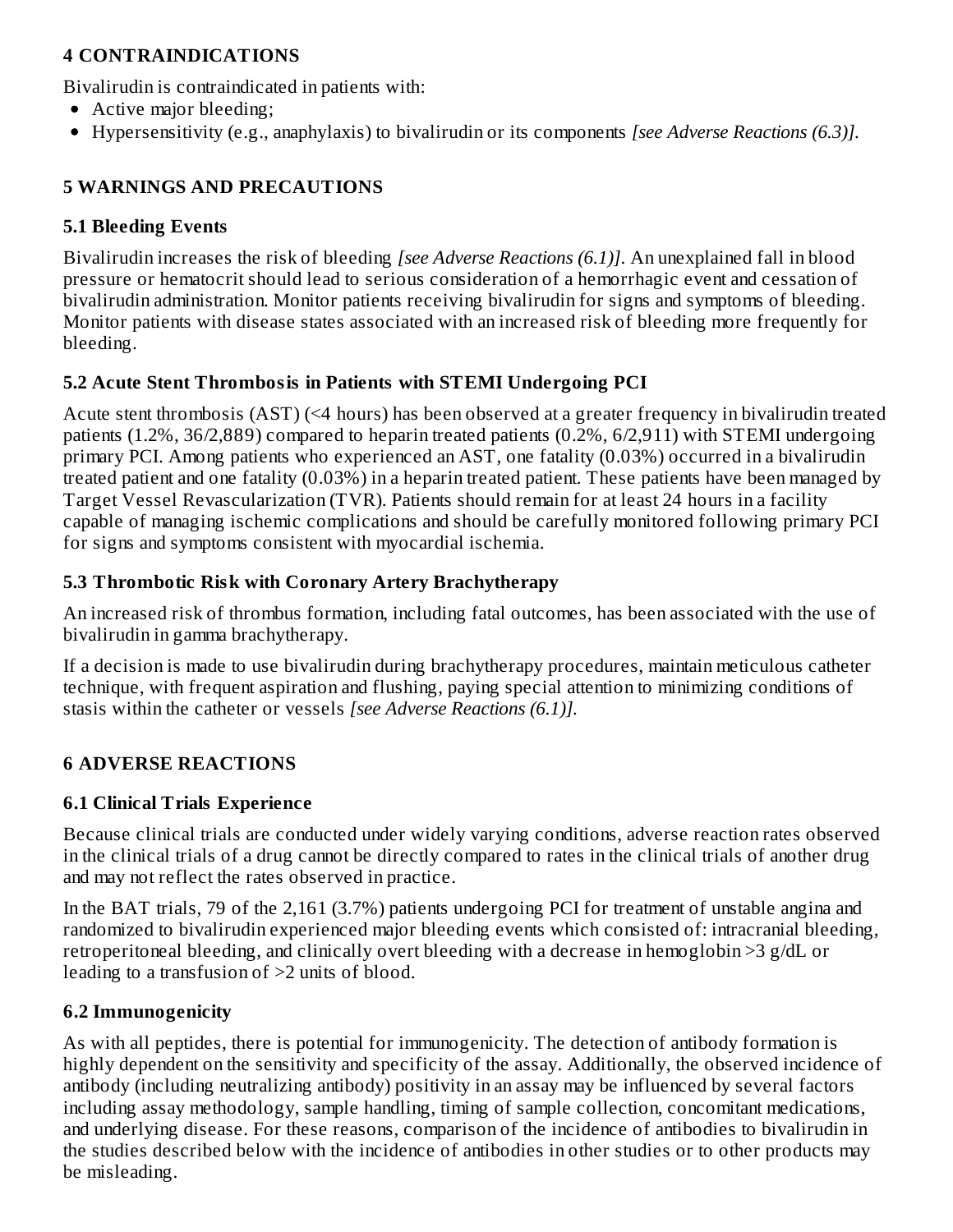In *in vitro* studies, bivalirudin exhibited no platelet aggregation response against sera from patients with a history of HIT/HITTS.

Among 494 subjects who received bivalirudin in clinical trials and were tested for antibodies, 2 subjects had treatment-emergent positive bivalirudin antibody tests. Neither subject demonstrated clinical evidence of allergic or anaphylactic reactions and repeat testing was not performed. Nine additional patients who had initial positive tests were negative on repeat testing.

## **6.3 Postmarketing Experience**

Because postmarketing adverse reactions are reported voluntarily from a population of uncertain size, it is not always possible to reliably estimate their frequency or establish a causal relationship to drug exposure.

The following adverse reactions have been identified during post approval use of bivalirudin: fatal bleeding; hypersensitivity and allergic reactions including reports of anaphylaxis; lack of anticoagulant effect; thrombus formation during PCI with and without intracoronary brachytherapy, including reports of fatal outcomes; pulmonary hemorrhage; cardiac tamponade; and INR increased.

## **7 DRUG INTERACTIONS**

In clinical trials in patients undergoing PCI/percutaneous transluminal coronary angioplasty (PTCA), coadministration of bivalirudin with heparin, warfarin, thrombolytics, or GPIs was associated with increased risks of major bleeding events compared to patients not receiving these concomitant medications.

## **8 USE IN SPECIFIC POPULATIONS**

## **8.1 Pregnancy**

## Risk Summary

There are no data available on use of bivalirudin in pregnant women to inform a drug-associated risk of adverse developmental outcomes. Reproduction studies in rats and rabbits administered subcutaneously doses up to 1.6 times and 3.2 times the maximum recommended human dose (MRHD) of 15 mg/kg/day based on body surface area (BSA) during organogenesis, respectively, revealed no evidence of fetal harm.

All pregnancies have a background risk of birth defect, loss, or other adverse outcomes. The estimated background risk of major birth defects and miscarriage for the indicated population is unknown. In the U.S. general population, the estimated background risk of major birth defects and miscarriage in clinically recognized pregnancies is 2 to 4% and 15 to 20%, respectively.

## *Data*

## *Animal Data*

Reproductive studies have been performed in rats at subcutaneous doses up to 150 mg/kg/day (1.6 times the maximum recommended human dose based on body surface area) and rabbits at subcutaneous doses up to 150 mg/kg/day (3.2 times the maximum recommended human dose based on body surface area). These studies revealed no harm to the fetus attributable to bivalirudin.

At 500 mg/kg/day (equivalent to 5.4 times the maximum recommended human dose based on body surface area) subcutaneously, litter sizes and live fetuses in rats were reduced. Fetal skeletal variations were also noted. Some of these changes could be attributed to maternal toxicity observed at high doses.

There is no study covering the peri-natal period because of the potential complications of drug-induced hemorrhage during delivery.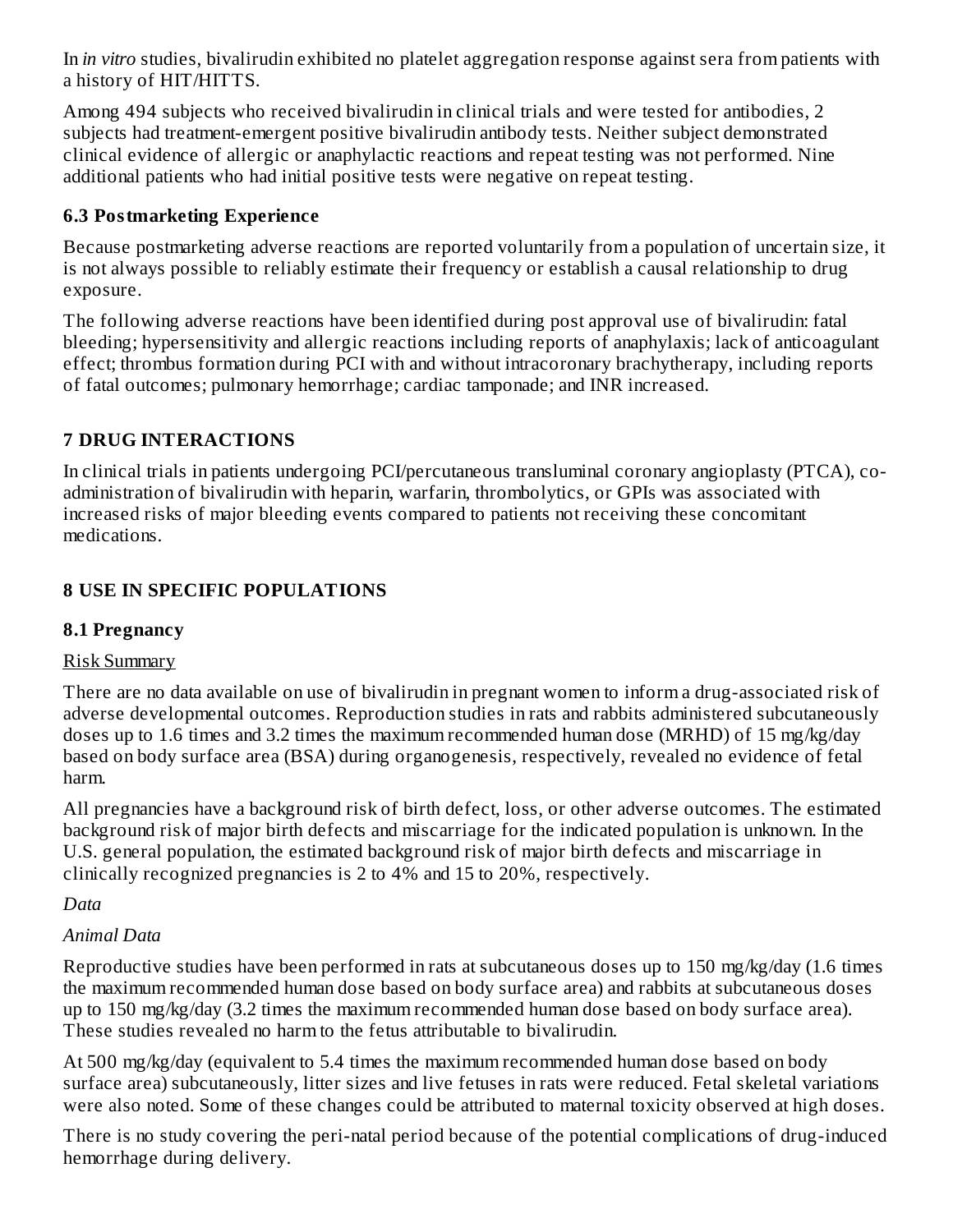## **8.2 Lactation**

#### Risk Summary

It is not known whether bivalirudin is present in human milk. No data are available on the effects on the breastfed child or on milk production.

Bivalirudin was administered to lactating rats in reproduction studies (*see Data*). The developmental and health benefits of breastfeeding should be considered along with the mother's clinical need for bivalirudin and any potential adverse effects on the breastfed child from bivalirudin or from the underlying maternal condition.

## *Data*

## *Animal Data*

Reproduction studies conducted in lactating female rats dosed subcutaneously daily with bivalirudin at doses up to 150 mg/kg/day (1.6 times the maximum recommended human dose, based on body surface area) from day 2 through day 20 of lactation revealed no adverse developmental outcomes to the pups.

## **8.4 Pediatric Us e**

The safety and effectiveness of bivalirudin in pediatric patients have not been established.

## **8.5 Geriatric Us e**

In studies of patients undergoing PCI, 44% were ≥65 years of age and 12% of patients were ≥75 years old. Elderly patients experienced more bleeding events than younger patients.

#### **8.6 Renal Impairment**

The disposition of bivalirudin was studied in PTCA patients with mild, moderate and severe renal impairment. The clearance of bivalirudin was reduced approximately 21% in patients with moderate and severe renal impairment and was reduced approximately 70% in dialysis-dependent patients *[see Clinical Pharmacology (12.3)].* Reduce the infusion dose of bivalirudin and monitor the anticoagulant status more frequently in patients with renal impairment creatinine clearance less than 30 mL/min (by Cockcroft Gault equation) *[see Dosage and Administration (2.2)].*

## **10 OVERDOSAGE**

Cases of overdose of up to 10 times the recommended bolus or continuous infusion dose of bivalirudin have been reported in clinical trials and in postmarketing reports. A number of the reported overdoses were due to failure to adjust the infusion dose of bivalirudin in persons with renal dysfunction including persons on hemodialysis *[see Dosage and Administration (2.2)]*. Bleeding, as well as deaths due to hemorrhage, have been observed in some reports of overdose. In cases of suspected overdosage, discontinue bivalirudin immediately and monitor the patient closely for signs of bleeding. There is no known antidote to bivalirudin. Bivalirudin is hemodialyzable *[see Clinical Pharmacology (12.3)].*

## **11 DESCRIPTION**

Bivalirudin is a specific and reversible direct thrombin inhibitor. Bivalirudin is a synthetic, 20 amino acid peptide, with the chemical name of D-phenylalanyl-L-prolyl-L-arginyl-L-prolyl-glycyl-glycylglycyl-glycyl-L-asparagyl-glycyl-L-aspartyl-L-phenylalanyl-L-glutamyl-L-glutamyl-L-isoleucyl-Lprolyl-L-glutamyl-L-glutamyl-L-tyrosyl-L-leucine. The active pharmaceutical ingredient is in the form of bivalirudin trifluoroacetate as a white to off-white powder. The chemical name for bivalirudin trifluoroacetate is D-phenylalanyl-L-prolyl-L-arginyl-L-prolyl-glycyl-glycyl-glycyl-glycyl-Lasparagyl-glycyl-L-aspartyl-L-phenylalanyl-L-glutamyl-L-glutamyl-L-isoleucyl-L-prolyl-L-glutamyl-L-glutamyl-L-tyrosyl-L-leucine trifluoroacetate (**Figure 8**). The molecular weight of bivalirudin is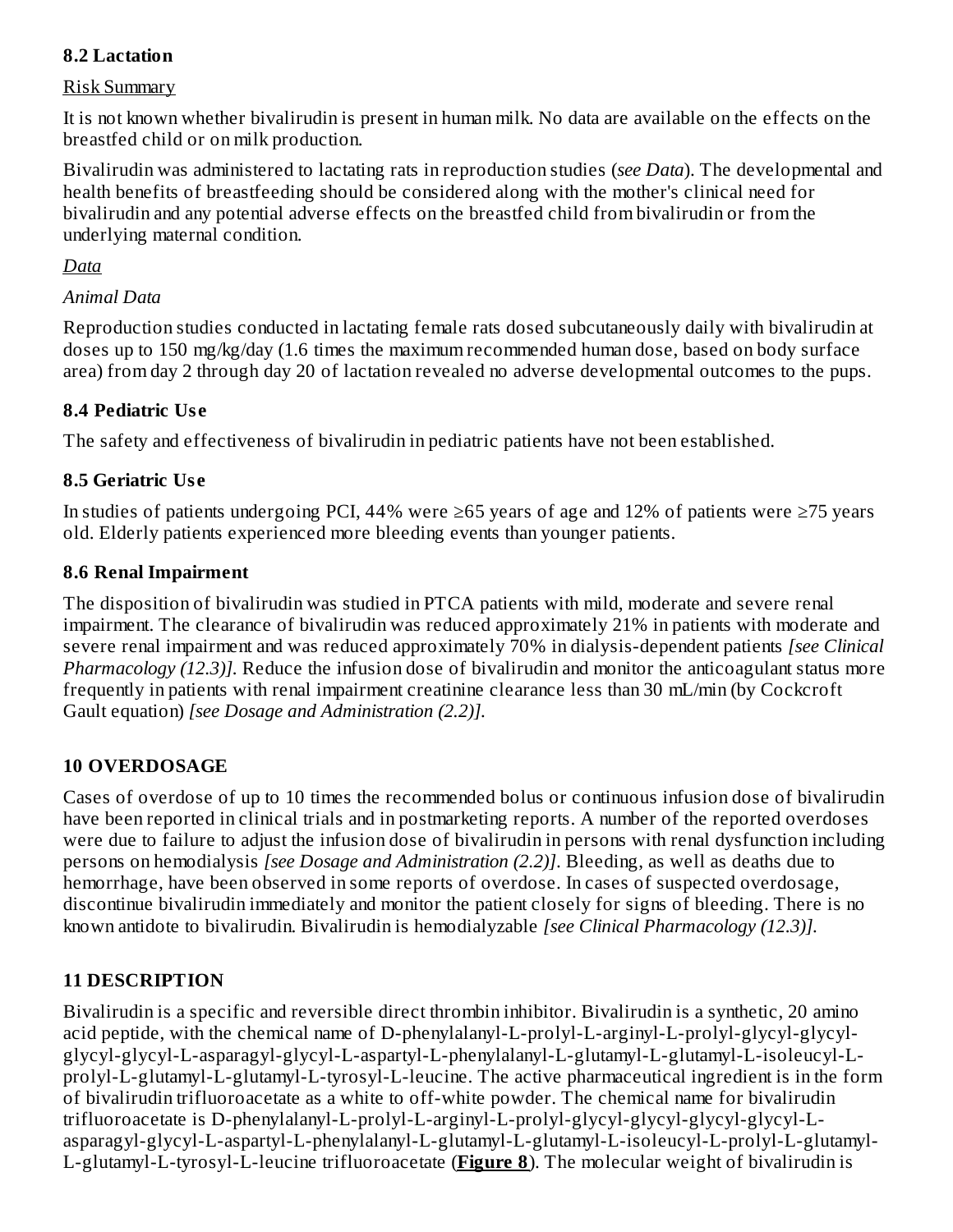



Bivalirudin is supplied as a sterile white lyophilized powder, in single-dose ADD-Vantage™ vials. Each ADD-Vantage™ vial contains 250 mg bivalirudin, equivalent to an average of 275 mg of bivalirudin trifluoroacetate<sup>2</sup>, 125 mg mannitol, and sodium hydroxide to adjust the pH to 5 to 6 (equivalent of approximately 12.5 mg sodium). When reconstituted in the ADD-Vantage™ Flexible Diluent Container containing 5% Dextrose injection or 0.9% Sodium Chloride injection, the product yields a clear to opalescent, colorless to slightly yellow solution, pH 5 to 6.

 $^2$  The range of bivalirudin trifluoroacetate is 270 mg to 280 mg based on a range of trifluoroacetic acid composition of *1.7 to 2.6 equivalents.*

## **12 CLINICAL PHARMACOLOGY**

## **12.1 Mechanism of Action**

Bivalirudin directly inhibits thrombin by specifically binding both to the catalytic site and to the anionbinding exosite of circulating and clot-bound thrombin. Thrombin is a serine proteinase that plays a central role in the thrombotic process, acting to cleave fibrinogen into fibrin monomers and to activate Factor XIII to Factor XIIIa, allowing fibrin to develop a covalently cross-linked framework which stabilizes the thrombus; thrombin also activates Factors V and VIII, promoting further thrombin generation, and activates platelets, stimulating aggregation and granule release. The binding of bivalirudin to thrombin is reversible as thrombin slowly cleaves the bivalirudin-Arg $_3$ -Pro $_4$  bond, resulting in recovery of thrombin active site functions.

In *in vitro* studies, bivalirudin inhibited both soluble (free) and clot-bound thrombin, was not neutralized by products of the platelet release reaction, and prolonged the activated partial thromboplastin time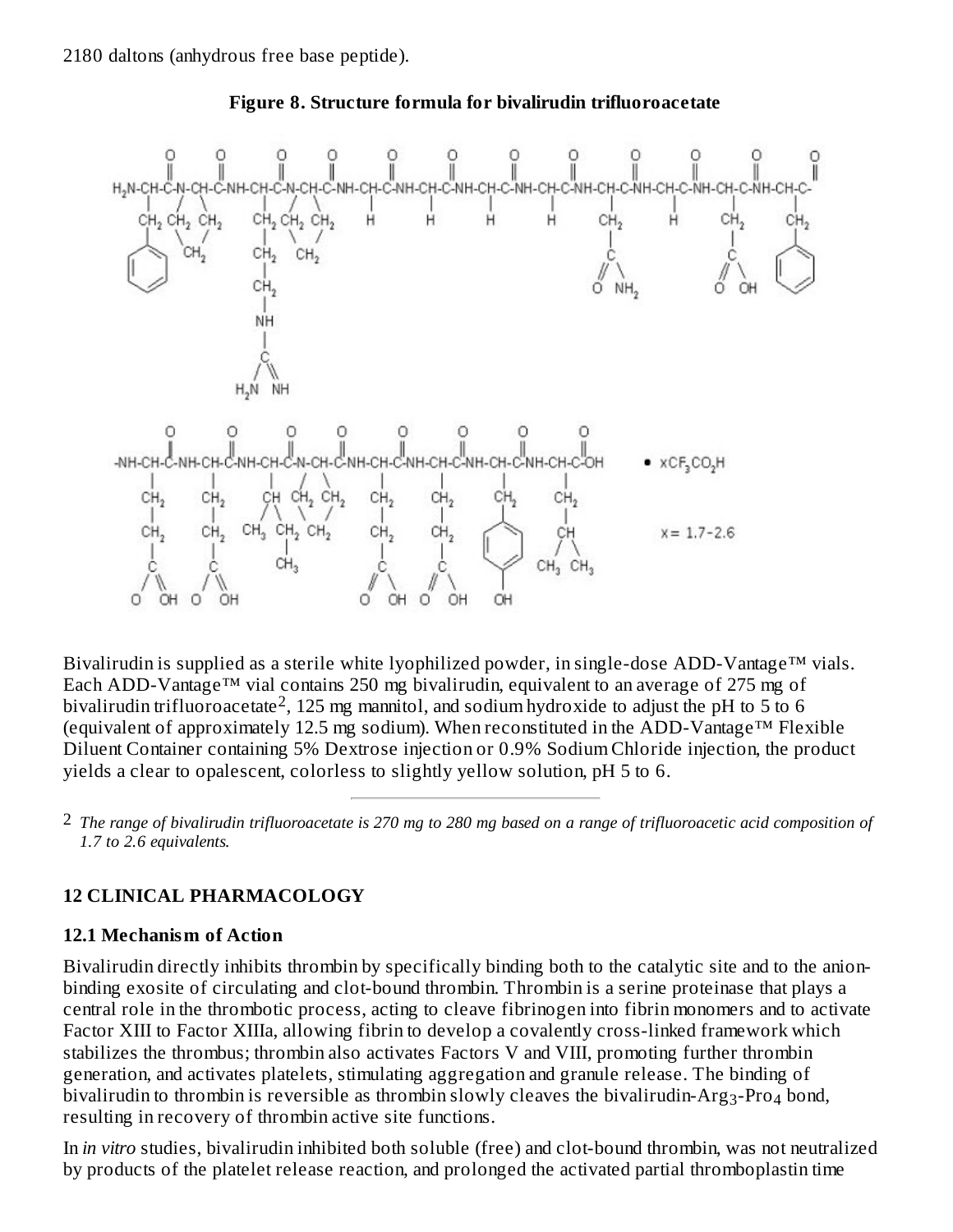(aPTT), thrombin time (TT), and prothrombin time (PT) of normal human plasma in a concentrationdependent manner. The clinical relevance of these findings is unknown.

## **12.2 Pharmacodynamics**

In healthy volunteers and patients (with ≥70% vessel occlusion undergoing routine PTCA), bivalirudin exhibited dose- and concentration-dependent anticoagulant activity as evidenced by prolongation of the ACT, aPTT, PT, and TT. Intravenous administration of bivalirudin produces an immediate anticoagulant effect. Coagulation times return to baseline approximately 1 hour following cessation of bivalirudin administration. Bivalirudin also increases INR. Therefore ,INR measurements made in bivalirudin treated patients may not be useful for determining the appropriate dose of warfarin.

In 291 patients with ≥70% vessel occlusion undergoing routine PTCA, a positive correlation was observed between the dose of bivalirudin and the proportion of patients achieving ACT values of 300 sec or 350 sec. At a bivalirudin dose of 1 mg/kg IV bolus plus 2.5 mg/kg/h IV infusion for 4 hours, followed by 0.2 mg/kg/h, all patients reached maximal ACT values >300 sec.

## **12.3 Pharmacokinetics**

Bivalirudin exhibits linear pharmacokinetics following IV administration to patients undergoing PTCA. In these patients, a mean steady state bivalirudin concentration of  $12.3 \pm 1.7$  mcg/mL is achieved following an IV bolus of 1 mg/kg and a 4-hour 2.5 mg/kg/h IV infusion.

## *Distribution*

Bivalirudin does not bind to plasma proteins (other than thrombin) or to red blood cells.

## *Elimination*

Bivalirudin has a half-life of 25 minutes in PTCA patients with normal renal function. The total body clearance of bivalirudin in PTCA patients with normal renal function is 3.4 mL/min/kg.

## *Metabolism*

Bivalirudin is metabolized by proteolytic cleavage.

## *Excretion*

Bivalirudin undergoes glomerular filtration. Tubular secretion and tubular reabsorption are also implicated in the excretion of bivalirudin, although the extent is unknown.

## *Specific Populations*

## *Patients with Renal Impairment*

Total body clearance was similar for PTCA patients with normal renal function and with mild renal impairment. Clearance was reduced by 21% in patients with moderate and severe renal impairment with a half-life of 34 and 57 minutes, respectively. In dialysis patients, clearance was reduced by 70%, with a half-life of 3.5 hours. Approximately 25% bivalirudin is cleared by hemodialysis.

## **13 NONCLINICAL TOXICOLOGY**

## **13.1 Carcinogenesis, Mutagenesis, Impairment of Fertility**

No long-term studies in animals have been performed to evaluate the carcinogenic potential of bivalirudin. Bivalirudin displayed no genotoxic potential in the *in vitro* bacterial cell reverse mutation assay (Ames test), the *in vitro* Chinese hamster ovary cell forward gene mutation test (CHO/HGPRT), the *in vitro* human lymphocyte chromosomal aberration assay, the *in vitro* rat hepatocyte unscheduled DNA synthesis (UDS) assay, and the *in vivo* rat micronucleus assay. Fertility and general reproductive performance in rats were unaffected by subcutaneous doses of bivalirudin up to 150 mg/kg/day, about 1.6 times the dose on a body surface area basis (mg/m<sup>2</sup>) of a 50 kg person given the maximum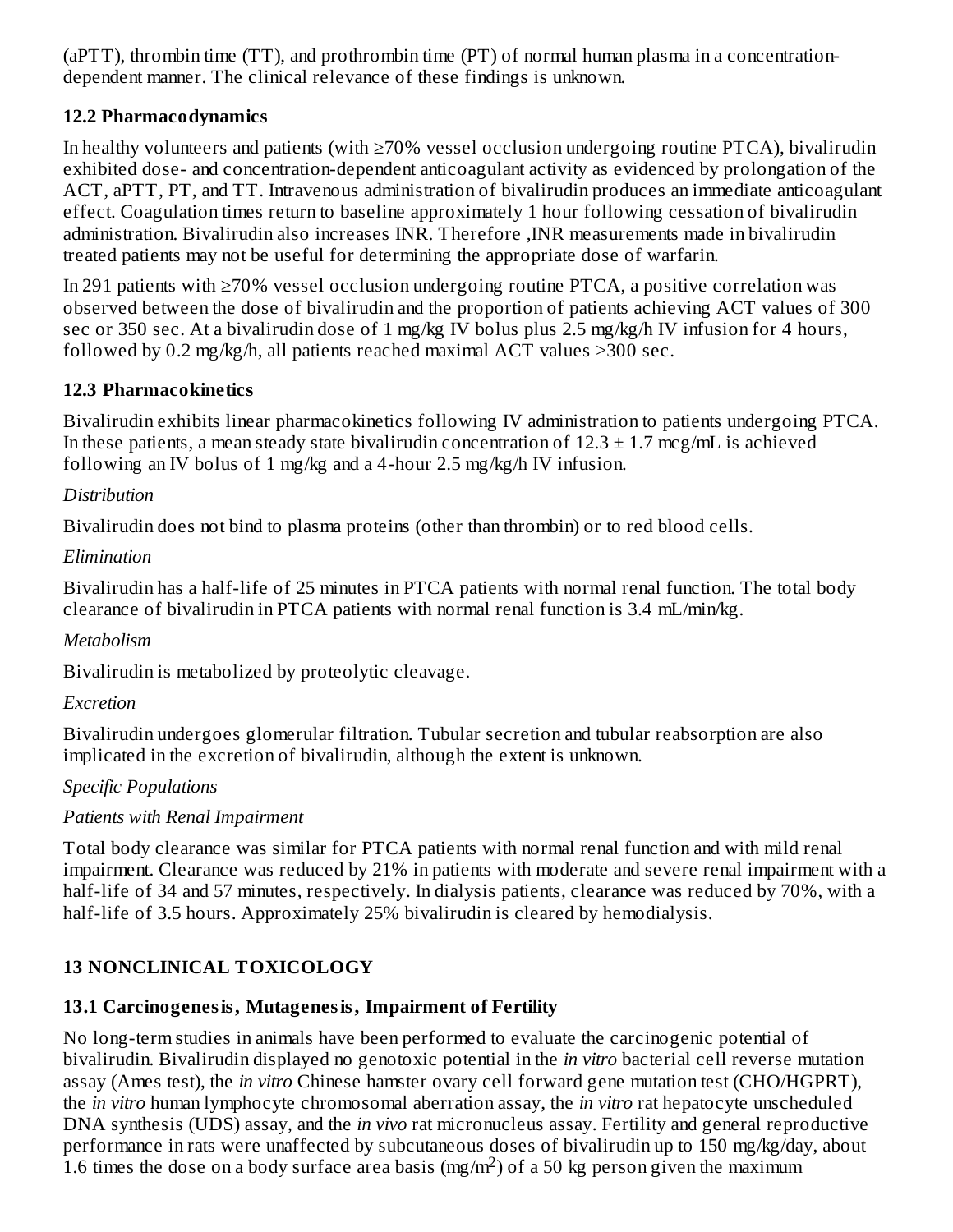## **14 CLINICAL STUDIES**

## Bivalirudin Angioplasty Trial (BAT)

In the BAT studies, patients with unstable angina undergoing PCI were randomized 1:1 to a 1 mg/kg bolus of bivalirudin and then 2.5 mg/kg/h for four hours and then 0.2 mg/kg/h for 14 to 20 hours or to 175 IU/kg bolus of heparin followed by an 18 to 24 hour infusion of 15 IU/kg/h infusion. Additional heparin but not bivalirudin could be administered for ACT <350 seconds. The studies were designed to demonstrate the superiority of bivalirudin to heparin on the occurrence of any of the following during hospitalization up to seven days of death, MI, abrupt closure of dilated vessel, or clinical deterioration requiring revascularization or placement of an aortic balloon pump.

The 4,312 subjects ranged in age from 29 to 90 (median 63) years. 68% were male, and 91% were Caucasian. Median weight was 80 kg (39 to 120 kg). 741 (17%) subjects had post-MI angina. Twentythree percent of patients were treated with heparin within one hour prior to randomization.

The studies did not demonstrate that bivalirudin was statistically superior to heparin for reducing the risk of death, MI, abrupt closure of the dilated vessel, or clinical deterioration requiring revascularization or placement of an aortic balloon pump, but the occurrence of these events was similar in both treatment groups. Study outcomes are shown in Table 3.

| Endpoint                     | <b>BIVALIRUDIN</b><br>$(n=2,161)$ | <b>HEPARIN</b><br>$(n=2,151)$ |  |
|------------------------------|-----------------------------------|-------------------------------|--|
| Primary Endpoint*            | 7.9%                              | 9.3%                          |  |
| Death, MI, revascularization | 6.2%                              | 7.9%                          |  |
| Death                        | 0.2%                              | 0.2%                          |  |
| MI                           | 3.3%                              | 4.2%                          |  |

**Table 3. Incidences of In-hospital Endpoints in BAT Trial**

\* A composite of death or MI or clinical deterioration of cardiac origin requiring revascularization or placement of an aortic balloon pump or angiographic evidence of abrupt vessel closure.

## *AT-BAT Trial (NCT# 00043940)*

This was a single-arm open-label study in which 51 patients with heparin-induced thrombocytopenia (HIT) or heparin-induced thrombocytopenia and thrombosis syndrome (HITTS) underwent PCI. The majority of patients achieved adequate ACT at the time of device activation and no major bleeding was reported. Evidence for the diagnosis of HIT/HITTS was based on a clinical history of a decrease of platelets in patients after heparin administration [new diagnosis or history of clinically suspected or objectively documented HIT/HITTS defined as either: 1) HIT: positive heparin-induced platelet aggregation (HIPA) or other functional assay where the platelet count has decreased to <100,000/mL (minimum 30% from prior to heparin), or has decreased to <150,000/mL (minimum 40% from prior to heparin), or has decreased as above within hours of receiving heparin in a patient with a recent, previous exposure to heparin; 2) HITTS: thrombocytopenia as above plus arterial or venous thrombosis diagnosed by physician examination/laboratory and/or appropriate imaging studies]. Patients ranged in age from 48 to 89 years (median 70); weight ranged from 42 to 23 kg (median 76); 50% were male and 50% were female. Bivalirudin was administered as either 1 mg/kg bolus followed by 2.5 mg/kg/h (high dose in 28 patients) or 0.75 mg/kg bolus followed by a 1.75 mg/kg/h infusion (lower dose in 25 patients) for up to 4 hours. Ninety-eight percent of patients received aspirin, 86% received clopidogrel and 19% received GPIs.

The median ACT values at the time of device activation were 379 sec (high dose) and 317 sec (lower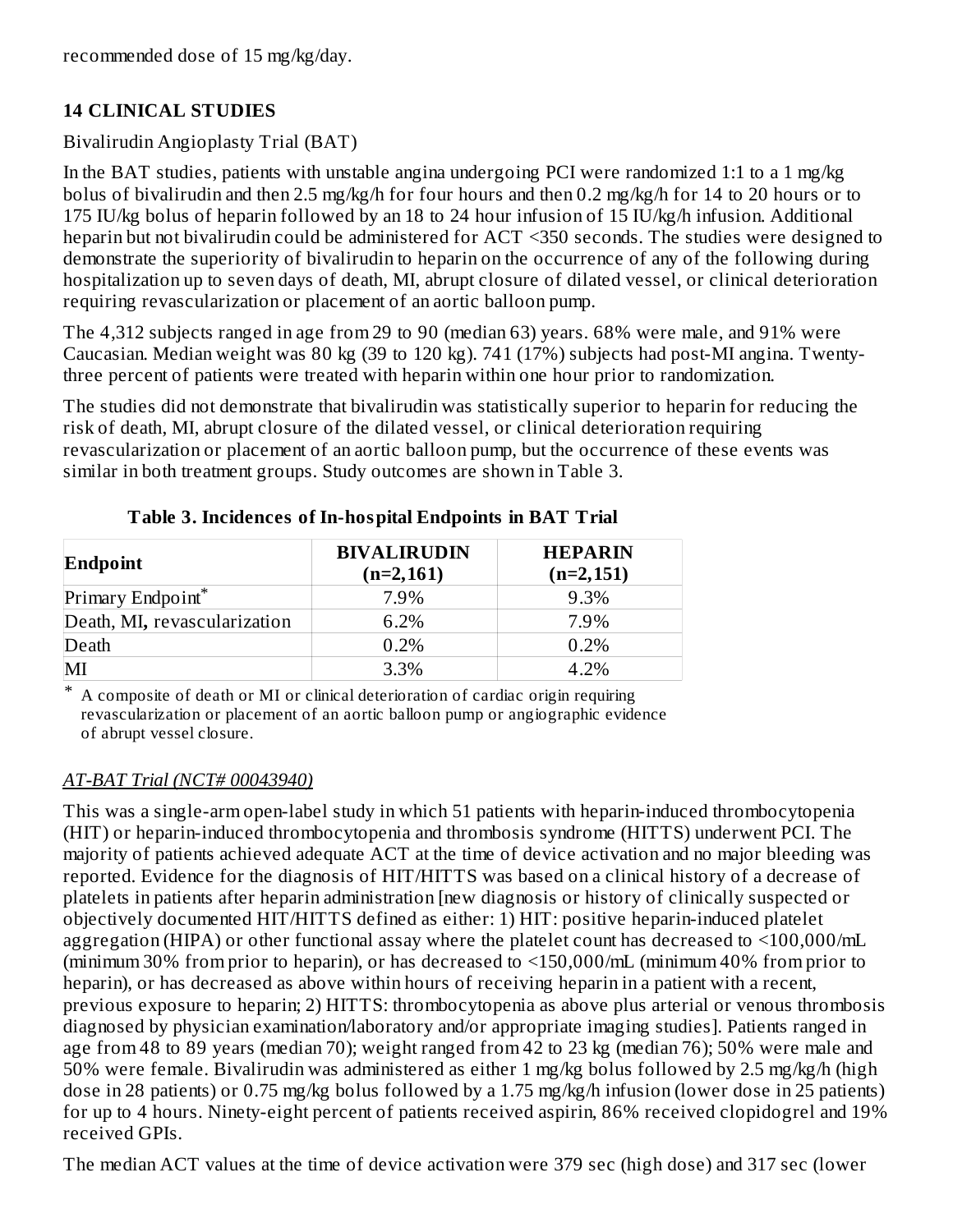dose). Following the procedure, 48 of the 51 patients (94%) had TIMI grade 3 flow and stenosis <50%. One patient died during a bradycardic episode 46 hours after successful PCI, another patient required surgical revascularization, and one patient experienced no flow requiring a temporary intra-aortic balloon.

Two of the fifty-one patients with the diagnosis of HIT/HITTS developed thrombocytopenia after receiving bivalirudin and GPIs.

## **16 HOW SUPPLIED/STORAGE AND HANDLING**

#### **16.1 How Supplied**

Bivalirudin for Injection is supplied as a sterile, lyophilized powder in single-dose, ADD-Vantage™ vials. Each vial contains 250 mg of bivalirudin equivalent to an average of 275 mg of bivalirudin trifluoroacetate. 3

| Unit of Sale                        | <b>Concentration</b> |
|-------------------------------------|----------------------|
| <b>NDC 0409-8300-15</b>             |                      |
| Tray containing 10 Single-dose ADD- | $250$ mg/vial        |
| $V$ antage <sup>TM</sup> vials      |                      |

 $^3$  The range of bivalirudin trifluoroacetate is 270 to 280 mg based on a range of trifluoroacetic acid composition of 1.7 *to 2.6 equivalents.*

#### **16.2 Storage**

Store Bivalirudin for Injection dosage units at 20 to 25ºC (68 to 77ºF). [See USP Controlled Room Temperature.]

## **17 PATIENT COUNSELING INFORMATION**

Advise patients to watch carefully for any signs of bleeding or bruising and to report these to their health care provider when they occur.

LAB-0925-3.0

Hospira

Distributed by: Hospira, Inc., Lake Forest, IL 60045 USA

## **PRINCIPAL DISPLAY PANEL - 250 mg Vial Label**

Single-dose ADD-Vantage™ Vial

Bivalirudin For Injection 250 mg/vial

INTRAVENOUS USE ONLY

WARNING: This package is intended for institutional use only.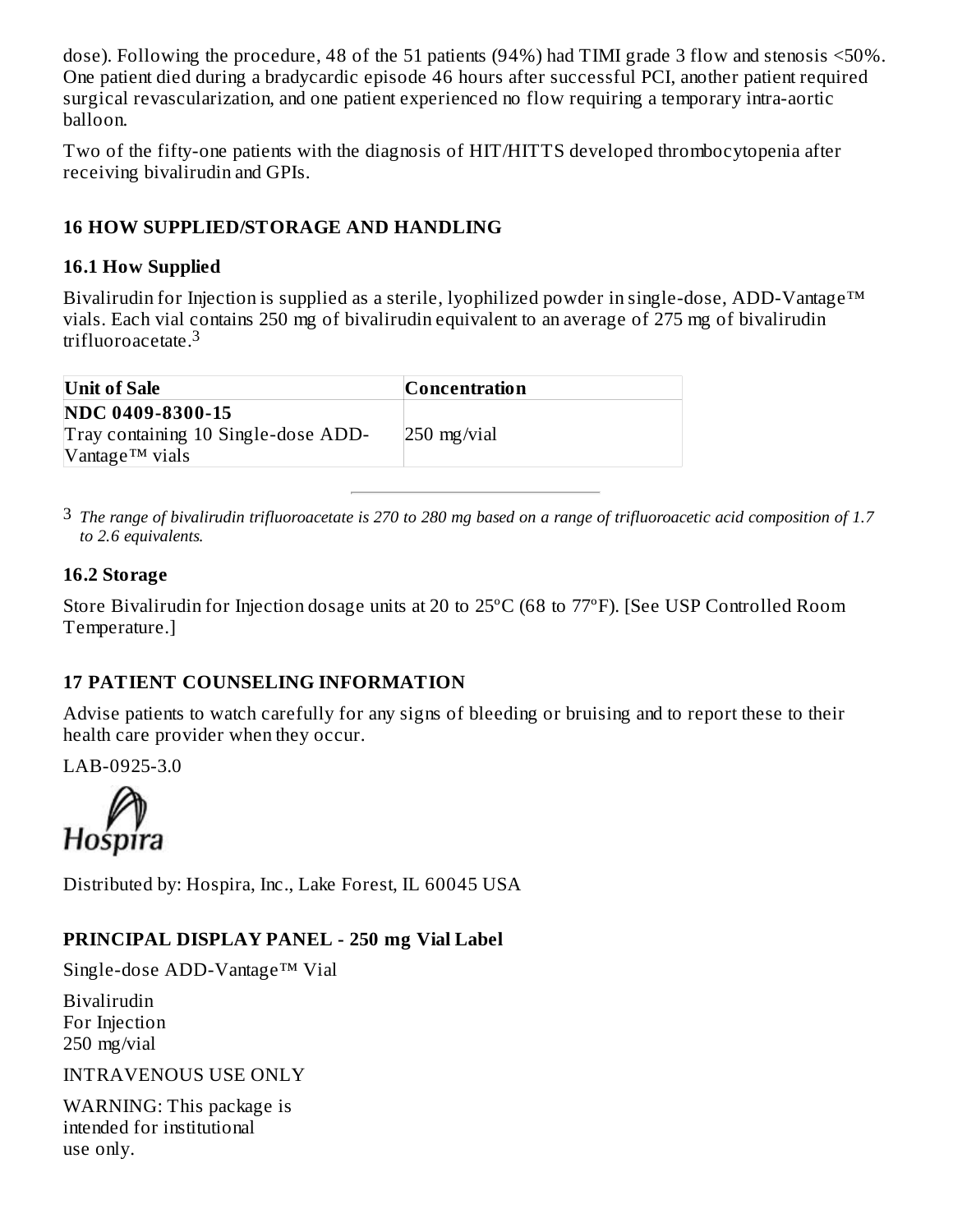

#### **PRINCIPAL DISPLAY PANEL - 250 mg Vial Box**

10 x 250 mg Single-dose ADD-Vantage™ Vials

NDC 0409-8300-15 Contains 10 of NDC 0409-8300-25

Rx only

Bivalirudin For Injection 250 mg/vial

INTRAVENOUS USE ONLY WARNING: This package is intended for institutional use only.

Hospira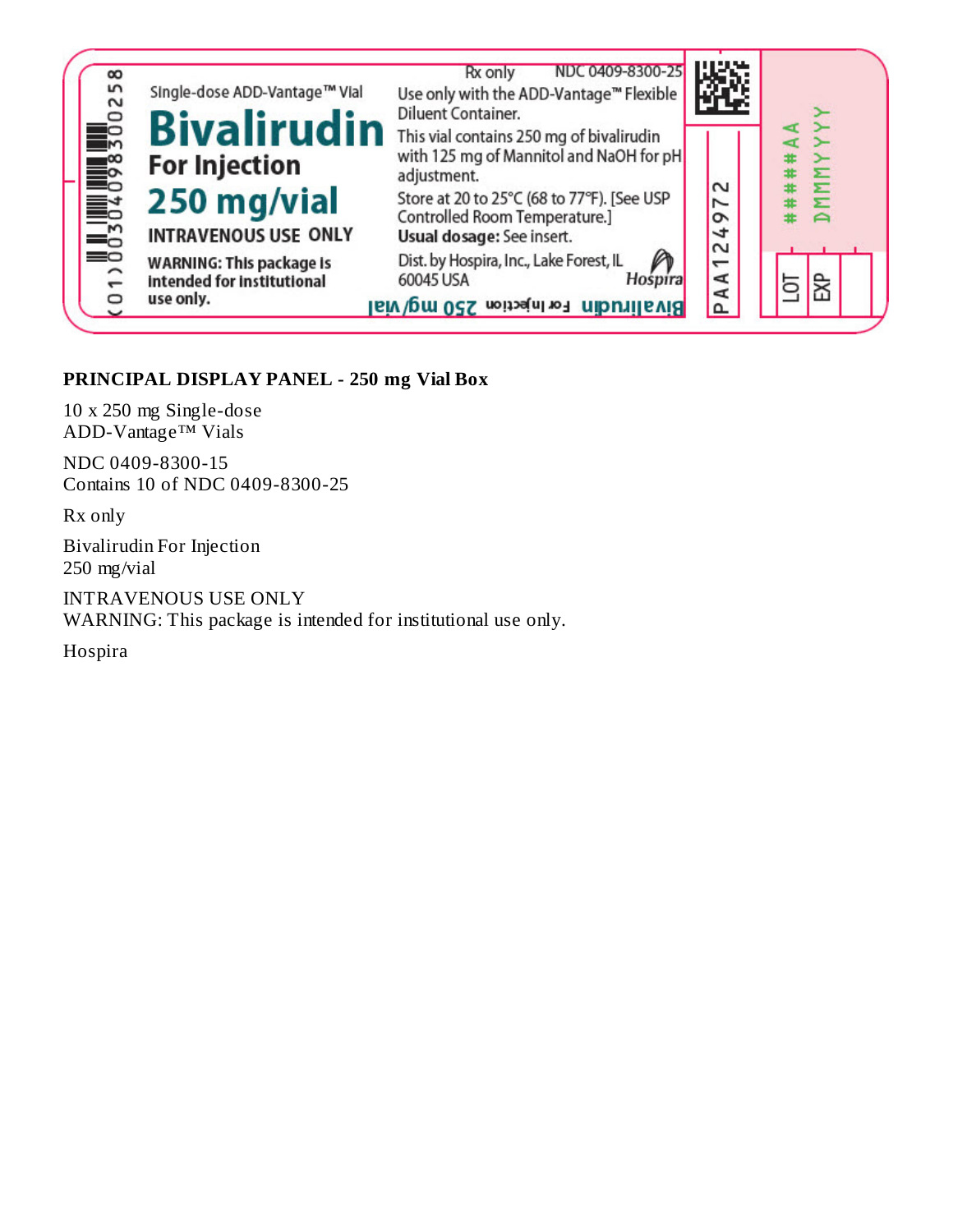| 10 x 250 mg Single-dose<br><b>ADD-Vantage™ Vials</b>                                                                   | Contains 10 of NDC 0409-8300-25                                                                                                                                                                                                                                                                                                                                                                                                                                | NDC 0409-8300-15 | <b>Bivalirudin</b>                                        |         |
|------------------------------------------------------------------------------------------------------------------------|----------------------------------------------------------------------------------------------------------------------------------------------------------------------------------------------------------------------------------------------------------------------------------------------------------------------------------------------------------------------------------------------------------------------------------------------------------------|------------------|-----------------------------------------------------------|---------|
| <b>Bivalirudin</b> For Injection                                                                                       | Rx only                                                                                                                                                                                                                                                                                                                                                                                                                                                        |                  |                                                           |         |
|                                                                                                                        | <b>For Injection</b>                                                                                                                                                                                                                                                                                                                                                                                                                                           |                  |                                                           |         |
| 250 mg/vial                                                                                                            |                                                                                                                                                                                                                                                                                                                                                                                                                                                                | 250 mg/vial      |                                                           |         |
| <b>INTRAVENOUS USE ONLY</b><br>WARNING: This package is intended for institutional use only.                           |                                                                                                                                                                                                                                                                                                                                                                                                                                                                | Hospira          | FPO-GS1 128 10 mil                                        | Hospira |
|                                                                                                                        |                                                                                                                                                                                                                                                                                                                                                                                                                                                                |                  |                                                           |         |
| GTIN 10304098300156<br>LOT<br><b>#####AA</b><br><b>GS1 Data</b><br><b>EXP</b><br>DMMNYYYY<br>Matrix<br>SN<br>PAA138132 | Each vial contains 250 mg bivalirudin, equivalent to an average of 275<br>mg of bivalirudin trifluoroacetate with 125 mg mannitol and NaOH<br>for pH adjustment.<br>The single-dose vial is to be used only with the ADD-Vantage™<br>Flexible Diluent Container.<br>Usual Dosage: See insert for assembly instructions.<br>Store at 20 to 25°C (68 to 77°F). [See USP Controlled Room Temperature.]<br>Distributed by Hospira, Inc., Lake Forest, IL 60045 USA | Hospira          | <b>Bivalirudin</b><br><b>For Injection</b><br>250 mg/vial | Hospira |
|                                                                                                                        |                                                                                                                                                                                                                                                                                                                                                                                                                                                                |                  |                                                           |         |
| <b>BIVALIRUDIN</b><br>bivalirudin injection, powder, lyophilized, for solution                                         |                                                                                                                                                                                                                                                                                                                                                                                                                                                                |                  |                                                           |         |
|                                                                                                                        |                                                                                                                                                                                                                                                                                                                                                                                                                                                                |                  |                                                           |         |
| <b>Product Information</b>                                                                                             | HUMAN PRESCRIPTION DRUG                                                                                                                                                                                                                                                                                                                                                                                                                                        |                  |                                                           |         |
| Product Type                                                                                                           | Item Code (Source)                                                                                                                                                                                                                                                                                                                                                                                                                                             |                  | NDC:0409-8300                                             |         |
| <b>Route of Administration</b>                                                                                         | <b>INTRAVENOUS</b>                                                                                                                                                                                                                                                                                                                                                                                                                                             |                  |                                                           |         |
| <b>Active Ingredient/Active Moiety</b>                                                                                 |                                                                                                                                                                                                                                                                                                                                                                                                                                                                |                  |                                                           |         |
| <b>Ingredient Name</b><br><b>Basis of Strength</b><br>Strength                                                         |                                                                                                                                                                                                                                                                                                                                                                                                                                                                |                  |                                                           |         |
| BIVALIRUDIN (UNII: TN9BEX005G) (BIVALIRUDIN - UNII:TN9BEX005G)                                                         |                                                                                                                                                                                                                                                                                                                                                                                                                                                                |                  | <b>BIVALIRUDIN</b>                                        | 250 mg  |
|                                                                                                                        |                                                                                                                                                                                                                                                                                                                                                                                                                                                                |                  |                                                           |         |

|  |  | <b>Inactive Ingredients</b> |
|--|--|-----------------------------|
|--|--|-----------------------------|